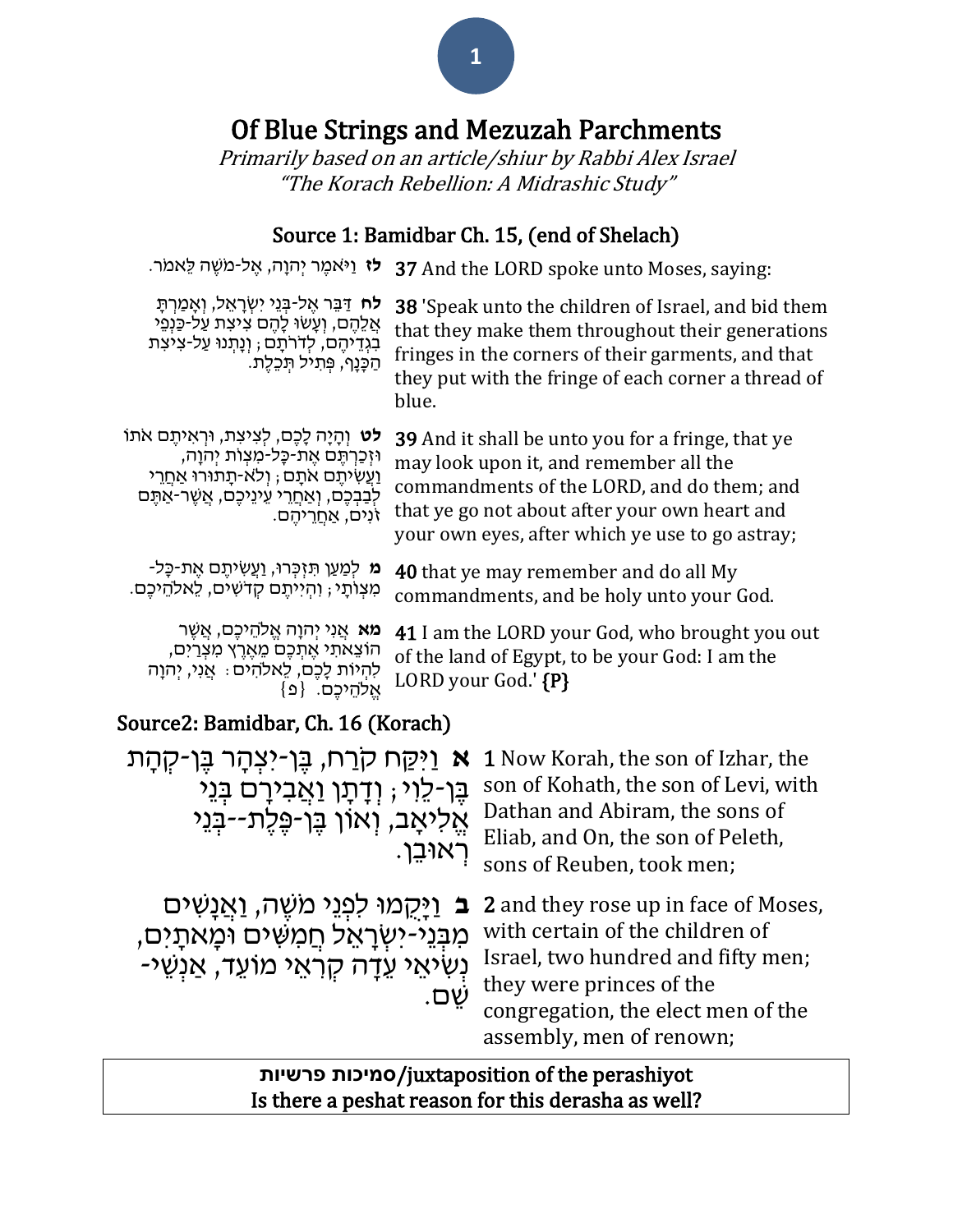#### **ויקח קרח** on Commentaries

#### 3a) Abrabanel

השאלה הא' באמרו ויקח קרח ולא פירש הפסוק מה לקח וחז"ל דרשו **[סנהדרין](https://www.sefaria.org/Sanhedrin.110a)  [ק"י](https://www.sefaria.org/Sanhedrin.110a)** לקח מקח רע לעצמו. ובמדרש תנחומא **[במדבר טו](https://www.sefaria.org/Numbers.15)** לקח עצמו לצד אחד כמו שמפרש רש"י ואמנם הראב"ע פירש שלקח אנשי' עמו. סוף דבר שלכל המפרשי' הנה העיקר חסר מן הספר:

#### 3b) Rashi

קרח ויקח lit., AND KORAH TOOK — He betook himself on one side with the view of separating himself from out of the community so that he might raise a protest regarding the priesthood to which Moses had appointed his brother. This is what Onkelos means when he renders it by ואתפלג" — he separated himself" from the rest of the community in order to maintain dissension. Similar is, [\(Job 15:12](https://www.sefaria.org/Job.15.12)) "Why doth thy heart take thee aside (יקחך)", meaning, it takes you aside to separate you from other people [\(Midrash Tanchuma, Korach 2\)](https://www.sefaria.org/Midrash_Tanchuma,_Korach.2). — Another explanation of קרח ויקח is: he attracted (won over) the chiefs of the Sanhedrin amongst them (the people) by fine words. The word is used here in a figurative sense just as in. (**Leviticus 8:2**) "Take (קח) Aaron"; ([Hosea 14:3](https://www.sefaria.org/Hosea.14.3)) "Take (קחו) words with you" (Midrash [Tanchuma, Korach 1\)](https://www.sefaria.org/Midrash_Tanchuma,_Korach.1).

#### 3c) Ibn Ezra

## ו**יקח קרח** .אנשים דרך קצרה And Korach took…people

#### 3d) Hizkuni

**ויקח קרח** לשון לקיחת אנשים ומי לקח דתן ואבירם בני אליאב ואון בן פלת בני ראובן, וי״ו דודתן יתירה היא וכמוה יש הרבה.

קרח ויקח," Korach took, etc." Korach acquired people, sympathisers; which people did he acquire specifically? Datan and Abiram, sons of Eliav, as well as On ben Pelet, members of the tribe of Reuven, other discontents. The letter  $\eta$  in the word ודתן is superfluous, but there are numerous such letters ו in similar situations.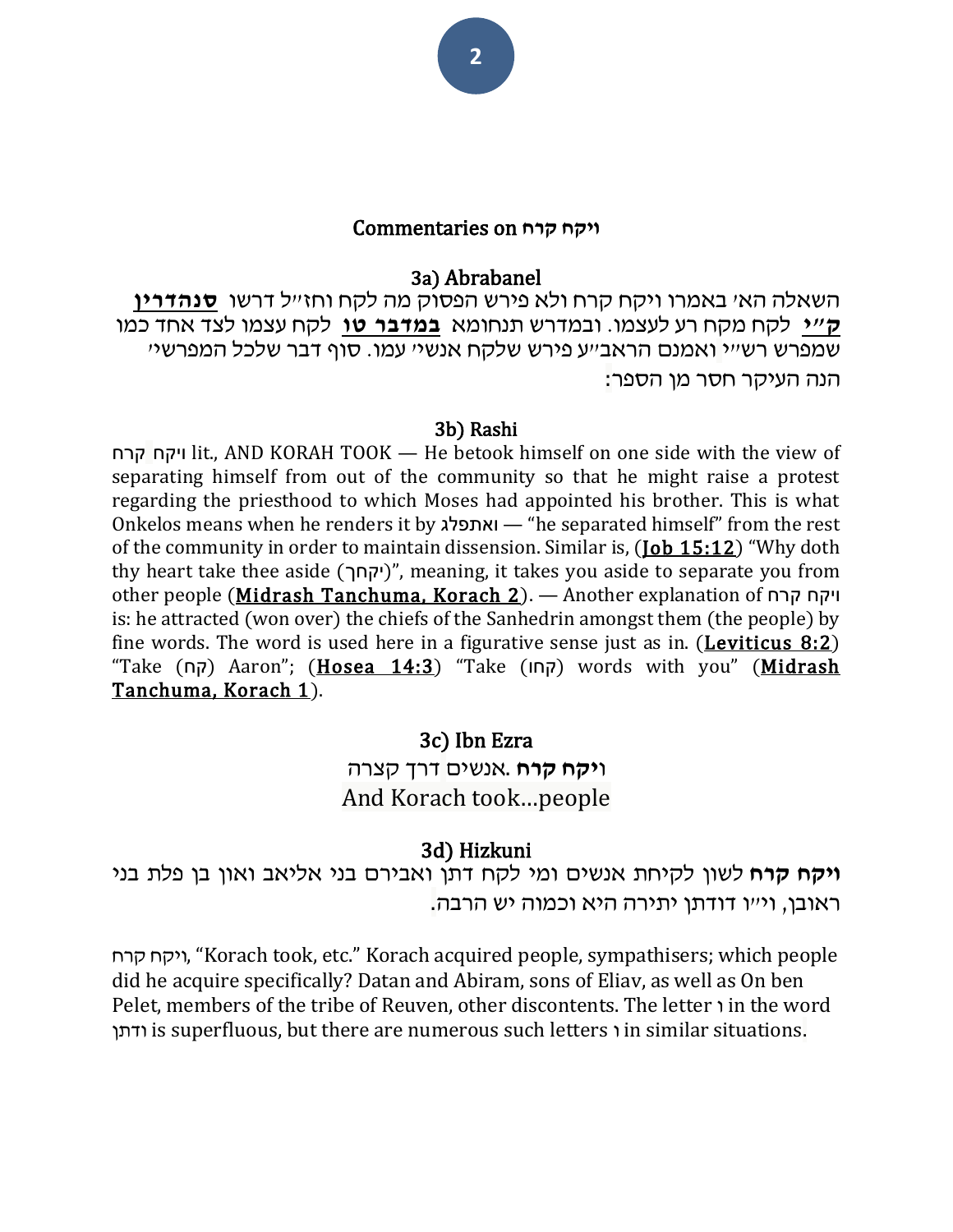## 3e) Midrash Tanhuma

יַיַּקַח קֹרַח [."](https://he.wikisource.org/wiki/%D7%A7%D7%98%D7%92%D7%95%D7%A8%D7%99%D7%94:%D7%91%D7%9E%D7%93%D7%91%D7%A8_%D7%98%D7%96_%D7%90)מה כתיב למעלה מן הענין [במדבר טו, לח](https://he.wikisource.org/wiki/%D7%A7%D7%98%D7%92%D7%95%D7%A8%D7%99%D7%94:%D7%91%D7%9E%D7%93%D7%91%D7%A8_%D7%98%D7%95_%D7%9C%D7%97):דַּבֵּר אֵל בְּנֵי יִשְׂרָאֵל וְאָמַרִתָּ" ". אֲלֵיהֶם וְעֵשׂוּ לָהֶם צִיצִת ."קפֵץ קרח ואמר למשה, אתה אומר" וְנַתְנוּ עַל צְיצִת וְגֹוֹ טלית שכלה תכלת מה היא שיהא פטורה מן הציצית. אמר לו משה, חיבת בציצית. אמר לו קרח, טלית שכולה תכלת אינה פוטרת עצמה, וארבעה חוטין פוטר אותה ..

בית מלא ספרים, מהו שתהא פטורה מן המזוזה. אמר לו, חייבת במזוזה. אמר לו, כל התורה כולה מאתים שבעים וחמש פרשיות שיש בה, כולן אין פוטרות את הבית, ושתי פרשיות שבמזוזה פוטרות את הבית. אמר לו, דברים אלו לא נצטוית "עליהם, ומלבך אתה בודאם. הדא הוא דכתיב" ,ויִקַּח קֹרִח.

"'And Korach took'(16:1): What parsha precedes this episode? - 'Speak to the Israelites concerning the making of Tzitzit (fringes).'(15:34)

Korach stepped forward turning to Moses: 'You say, "Put on the fringe a thread of blue (Techelet) wool."(ibid.) What about a garment that is itself a blue colour (Techelet), would it not be exempt from the blue thread (on the Tzitzit)?'

Moses replied, 'It is obligatory to have the blue thread.'

Said Korach, 'A garment which is all blue is not exempt and four meagre threads do the trick!?'

Korach attacked again: 'A room full of Sifrei Torah, would it need a Mezuza?' Moses answered in the affirmative.

Korach replied, 'The Torah contains 275 sections and they are not enough to fulfil the house's obligation to have a Mezuza, but these two sections (written in the Mezuza scroll) will fulfil the obligation for the entire house!

- Moses, you must be making this stuff up!"

R. Israel: What is Korach effectively saying to Moshe? "You look only to the letter of the law, but what of the spirit?

Why are you so weighed down by the detail and not by the larger picture?"

## Inconsistencies in Halacha

#### Challenge to authoritative interpretation of Torah law

What do the two examples, the tekhelet and the mezuzah, have in common? In each case a lone ritual act is considered unnecessary or superfluous in the presence of a much larger representative element. Why have a single scroll if the entire room is Torah? Why have a single blue strand when the entire garment is woven from blue threads?

Maybe, this Midrash is hiding a deeper reading of the text: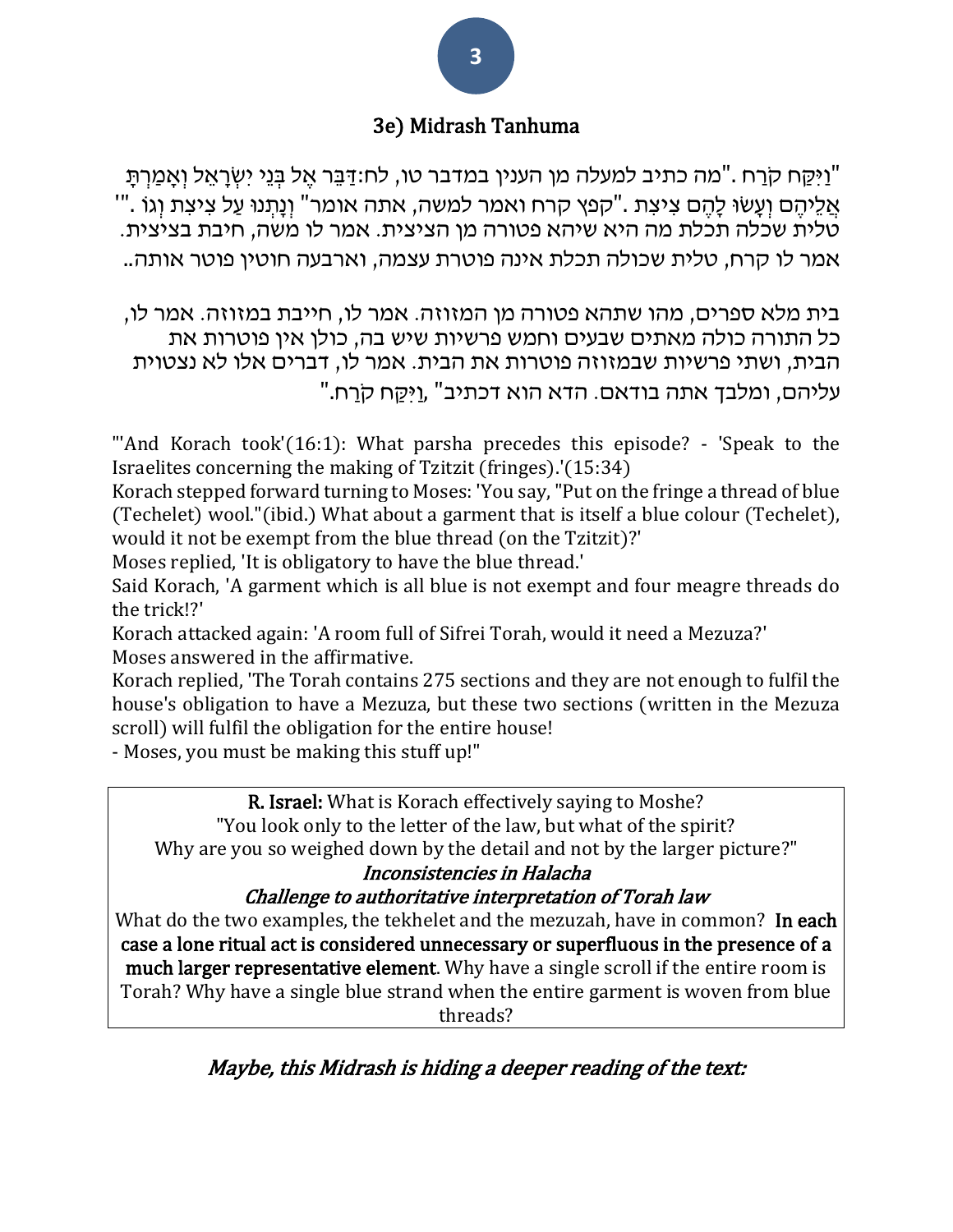וַיִּקָּהַלֹּוּ עַל־מֹשֶׁה וְעַל־אַהֲרֹו וַיּאמְרְוּ אֲלֵהֶם ֿרַב־לָכֶםׂ כִֵּי כָל־הָעֵדָה כֻּלֵּם קְדֹשִׂים וּבְתוֹכֶם  $\cdot$ יִהְוֶה וּמַדְּוּעַ תֵּתְנַשְׁאָוּ עַל־קְהַל יִהְוֶה

They combined against Moses and Aaron and said to them, "You have gone too far! For all the community are holy, all of them, and the LORD is in their midst. Why then do you raise yourselves above the LORD's congregation?"

#### Rabbi Alex Israel:

The argument voiced here is not a discussion about Torah. It is a strident call for equality and democratization. Korach attempts to undermine Moses position on simple democratic grounds. All the people are holy and God is in their midst. We don't need leaders or intermediaries.

What is the goal of the tekhelet and Tzizit?

The law of Tzitzit is to act as a "reminder" of God's presence within our lives. "The Techelet colour is similar to the sea which is similar to the sky which reminds us of God's Holy presence." (Rashi on 15:34). The special Techelet blue is supposed to direct the heart and mind heavenwards. Likewise we place the Mezuzah as a reminder so that "these words will be upon your heart"(The Shema - Deut 6:2) . These laws are not important in themselves, says Korach; they are simply legislated to lead a person to God. Logic would suggest that a Techelet garment, with a full blue color, is indicative of God in a more intense and powerful manner than the modest blue thread of the Tzitzit. Likewise, how can a Mezuzah replace the Torah scroll in its entirety? Moses stands by the letter of the law; a blue thread is a fundamental requirement, a Mezuzah scroll is essential to fulfil the dictates of the law. But Korah asks, Why is it necessary to limit the symbolic act to a single thread, to a small piece of parchment? Why not extend it to the entire garment, the whole house?

## Source 4: Ibn Ezra

**ויקח קרח** .זה הדבר היה במדבר סיני כאשר נתחלפו הבכורים ונבדלו הלוים כי חשבו ישראל שמשה אדונינו עשה מדעתו לתת גדולה לאחיו גם לבני קהת שהם קרובים אליו ולכל בני לוי שהם ממשפחתו והלוים קשרו עליו בעבור היותם נתונים לאהרן ולבניו וקשר דתן ואבירם בעבור שהסיר הבכורה מראובן אביהם ונתנה ליוסף אולי חשדוהו בעבור יהושע משרתו גם קרח בכור היה כי כן כתוב. ודגל ראובן חונה בנגב וקרח בנגב המשכן כי הוא מבני קהת ואלה נשיאי העדה היו בכורים והם היו מקריבים את העולות על כן לקחו מחתות והראיה על זה הפירוש מופת המטה שראו כל ישראל כי השם בחר שבט לוי תחת הבכורים על כן כתוב ותכל תלונתם כי התלונה על זה היתה. גם אמר משה כי לא מלבי בעבור שחשדוהו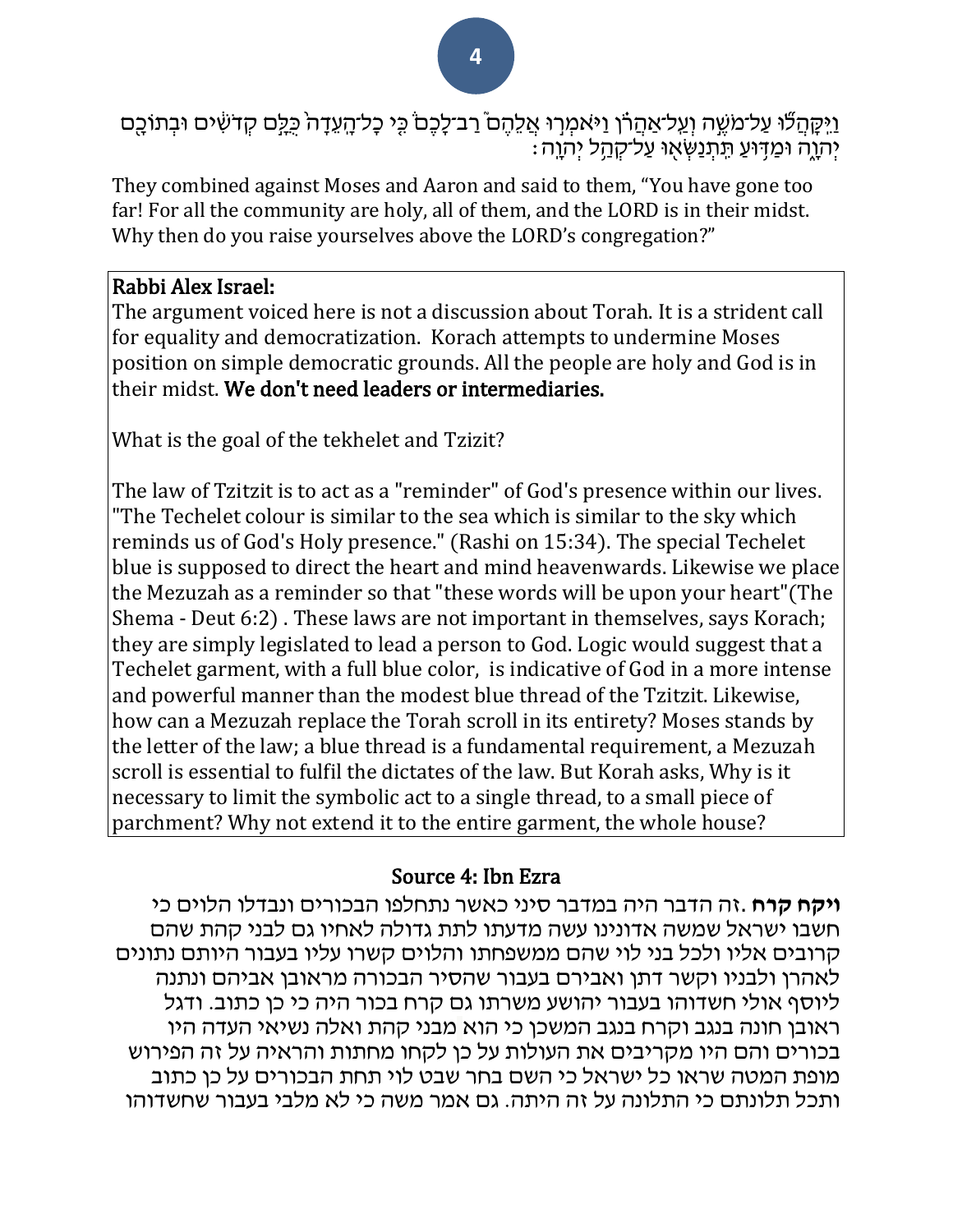כי מלבו עשה ועוד לא ה' שלחני בשליחות הזה כי כבר האמינו בו כל ישראל ועוד ראיה גמורה כי כל העדה כלם קדושים וזה רמז לבכורים שהם קדושים כי כן כתוב קדש לי כל בכור והם היו הכהנים הנגשים אל ה' והם עיקר כל העדה

**כי כל העדה כלם קדושים**. כי כל העדה מיום מעמד הר סיני היו קדושים **ובתוכם ה'**. כי הלוים נבחרו אחרי היות הכבוד בתוך בני ישראל ואם ידע משה כאשר היה בהר סיני כי נבחר שבט לוי לא ידעו ישראל

Ibn Ezra suggests that it was the appointment of the Levi'im to the Mishkan service which precipitated the unrest. Who did the Levi'im replace, asks the Ibn Ezra. He tells us that the Levi'im took the place of the firstborn. Prior to the Mishkan, the firstborn acted as the religious representative. Now, after the Mishkan, only the Levites served in the Mishkan. But, we should realize, the firstborn system is more democratic; every family has a representative. The Levite system (and the Levites are Moshe's tribe!) is sectarian and aristocratic. It singles out a particular group thereby creating an elite system rather than a more egalitarian system.

#### Who is considered holy?

The argument is a moral, democratic one. This Midrash gives us a halakhic reading which supports this egalitarian line of argument.

#### Source 5: Bamidbar Ch. 16

| <del>ה וַיִּדַבֵּר אֵל-קוַרח וְאֵל-כָּל-</del><br>עֲדָתוֹ, לַאמֹר, בֹּקֶר וְיֹדַע יִהוָה<br>ֹאֶת-אֲשֶׁר-לוֹ וְאֶת-הַקָּדוֹשׁ,<br>וְהִקְרִיב אֵלָיו ; וְאֵת אֲשֶׁר<br>יִבְחַר-בּוֹ, יַקְרִיב אֵלֵיו. | <b>5</b> And he spoke unto Korah and unto all his<br>company, saying: 'In the morning the LORD<br>will show who are His, and who is holy, and<br>will cause him to come near unto Him; even<br>him whom He may choose will He cause to<br>come near unto Him. |
|-----------------------------------------------------------------------------------------------------------------------------------------------------------------------------------------------------|---------------------------------------------------------------------------------------------------------------------------------------------------------------------------------------------------------------------------------------------------------------|
| ו זאת, עֵשׂוּ : קְחוּ-לָכֵם<br>ִמַּחִתּוֹת, קֹרַח וְכָל-עֲדָתוֹ.                                                                                                                                    | <b>6</b> This do: take you censors, Korah, and all his<br>company;                                                                                                                                                                                            |
| ז וּתִנוּ בָהֵן אֵשׁ וִשְׂימוּ עֲלֵיהֵן<br>קְטֹרֶת לִפְנֵי יְהוָה, מָחָר, וְהָיָה<br>ְהָאִישׁ אֲשֶׁר-יִבְחַר יְהוָה, הוּא<br>הַקֵּדוֹשׁ; רַב-לָכֶם, בְּגֵי לֵוִי.                                   | <b>7</b> and put fire therein, and put incense upon<br>them before the LORD to-morrow; and it<br>shall be that the man whom the LORD doth                                                                                                                     |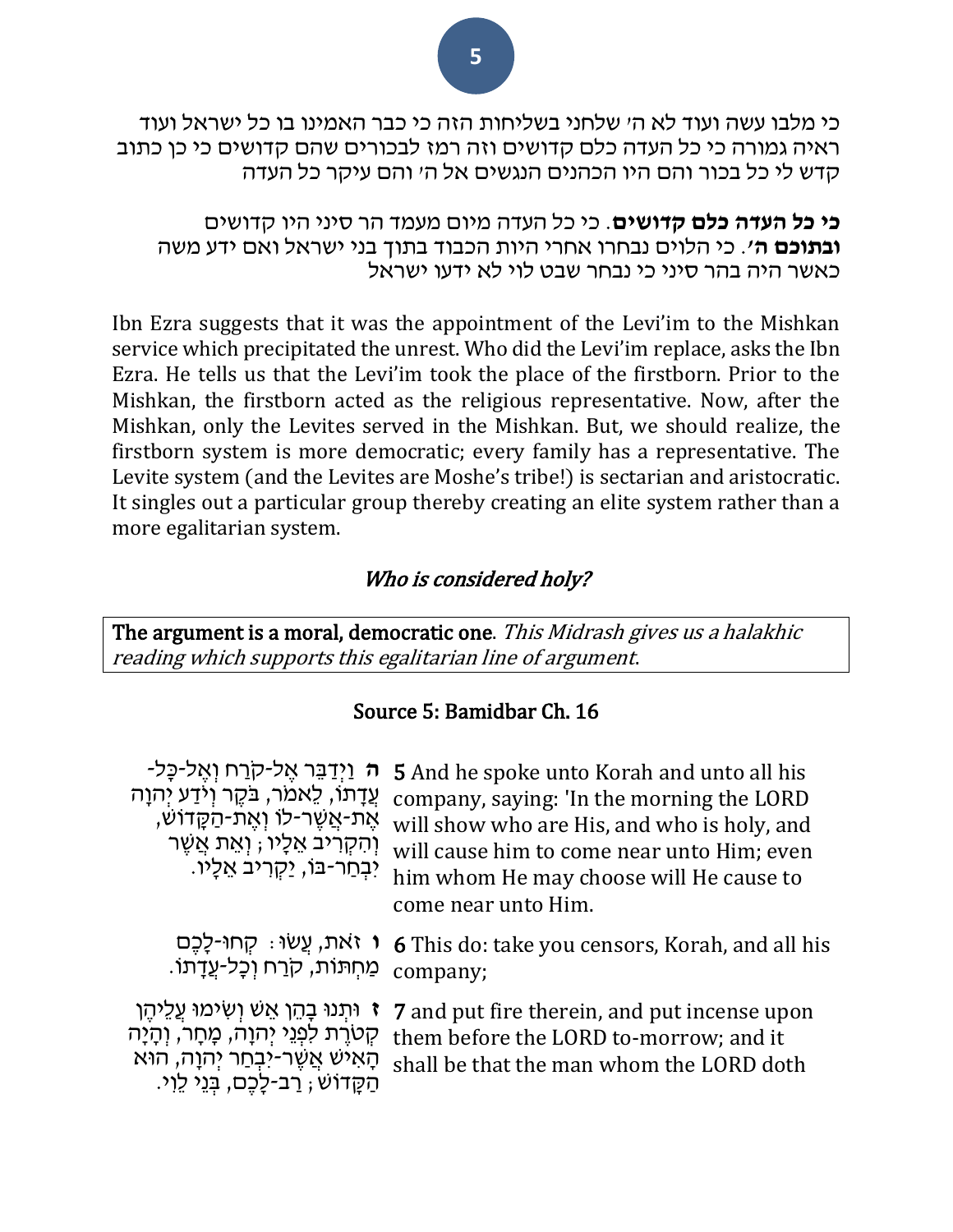choose, he shall be holy; ye take too much upon you, ye sons of Levi.'

Moses offers the Korach clan to act as High Priest for a day. They will perform the incense ritual, the most holy of rituals, which also carries a death penalty if abused. Moses' challenge to the Levite rebels is a direct response to their own argument.

### Korach, Datan and Aviram attack Moshe

**ג וַיִּקְהַלוּ עַל-מֹשֶׁה וְעַל- 3** and they assembled themselves together אַ הֲ רֹּן, וַי ֹּאמְ רּו אֲ לֵּהֶ ם **רַ ב-** against Moses and against Aaron, and said unto them: 'Ye take too much upon you, לָכֶ**ם**--כִּי כָל-הָעֵדָה כַּלָּם קְ דֹּשִ ים, **ּובְ תֹוכָם יְהוָה;** seeing all the congregation are holy, every ימַדּוּעַ תִּתְנַשְאוֹ, עַל-קְהַל one of them, and the LORD is among them; יְהוָה. wherefore then lift ye up yourselves above the assembly of the LORD?'

#### Moshe's symmetrical response to the group:

**ז** וּתְנוּ בָהֵן אֵשׁ וְשִׂימוּ עֲלֵיהֶן (7 and put fire therein, and put incense ּחָרָת לִפְנֵי יְהוָה, מָחָר, ipon them before the LORD to-morrow; וְ הָ יָה הָ אִ יש **אֲ שֶ ר-יִבְ חַ ר**  and it shall be that the man whom the **יְהוָה, הּוא הַ קָ דֹוש** ; **רַ ב-** LORD doth choose, he shall be holy; ye take ּ**לֶכֶם, בְּנֵי לֵוִי.** too much upon you, ye sons of Levi.'

## What is holiness? Who decides it ? A reminder of Perashat Tzizit, the tool Korach used to unseat Moshe and Aharon:

**-מ** לְמַעַן תִּזְכְּרוּ, וַעֲשִׂיתֶם אֶת **40 k**hat ye may remember and do all My כְּל-מִצְוֹתָי ; וִהְיִיתֶם קָדֹשִׁים, לֵּאֹלהֵּ יכֶם. commandments, and be holy unto your God.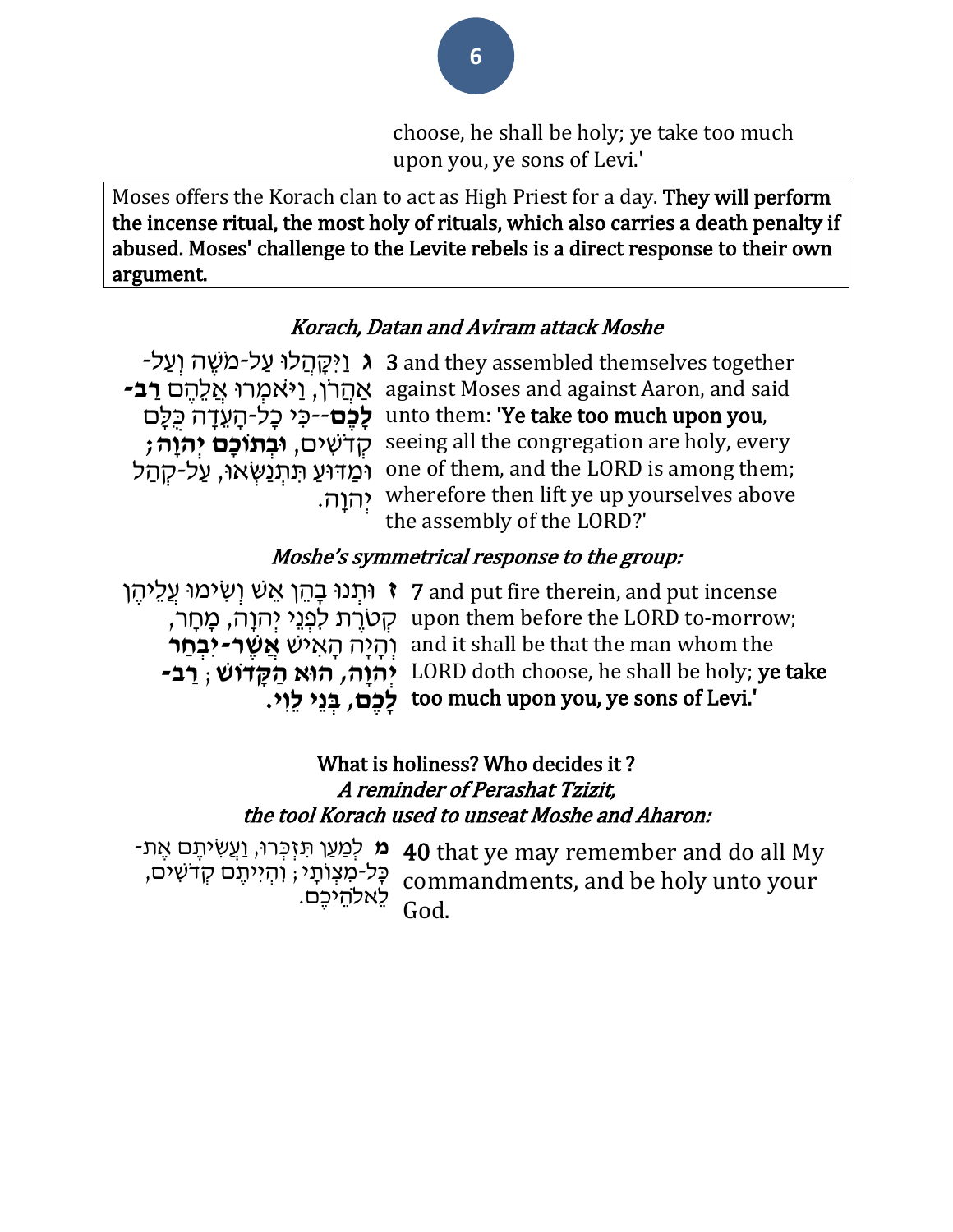

# Yeshayahu Leibowitz



Yeshayahu Leibowitz [\(Hebrew:](https://en.wikipedia.org/wiki/Hebrew_language) ליבוביץ ישעיהו ;29 January 1903 – 18 August 1994) was an [Israeli](https://en.wikipedia.org/wiki/Israel) [Orthodox Jewish](https://en.wikipedia.org/wiki/Orthodox_Jewish) [public intellectual,](https://en.wikipedia.org/wiki/Public_intellectual) professor of [biochemistry,](https://en.wikipedia.org/wiki/Biochemistry) [organic chemistry,](https://en.wikipedia.org/wiki/Organic_chemistry) and [neurophysiology](https://en.wikipedia.org/wiki/Neurophysiology) at the [Hebrew University of Jerusalem,](https://en.wikipedia.org/wiki/Hebrew_University_of_Jerusalem) and a [polymath](https://en.wikipedia.org/wiki/Polymath) known for his outspoken opinions on Judaism, ethics, religion, and politics.

#### Biography

Yeshayahu Leibowitz was born in [Riga,](https://en.wikipedia.org/wiki/Riga) Russian Empire (now in [Latvia\)](https://en.wikipedia.org/wiki/Latvia) in 1903, to a religious [Zionist](https://en.wikipedia.org/wiki/Zionism) family. His father was a lumber trader, and his cousin was future [chess](https://en.wikipedia.org/wiki/Grandmaster_(chess))  [grandmaster](https://en.wikipedia.org/wiki/Grandmaster_(chess)) [Aron Nimzowitsch.](https://en.wikipedia.org/wiki/Aron_Nimzowitsch) In 1919, he studied [chemistry](https://en.wikipedia.org/wiki/Chemistry) and [philosophy](https://en.wikipedia.org/wiki/Philosophy) at the [University of Berlin.](https://en.wikipedia.org/wiki/University_of_Berlin) After completing his doctorate in 1924, he went on to study [biochemistry](https://en.wikipedia.org/wiki/Biochemistry) and [medicine,](https://en.wikipedia.org/wiki/Medicine) receiving an [MD](https://en.wikipedia.org/wiki/Doctor_of_Medicine) in 1934 from the [University of Basel.](https://en.wikipedia.org/wiki/University_of_Basel)

He migrated to [Israel](https://en.wikipedia.org/wiki/Israel_(region)) in 1935, and settled in [Jerusalem.](https://en.wikipedia.org/wiki/Jerusalem) Leibowitz was married to Greta, with whom he had six children.[\[1\]](https://en.wikipedia.org/wiki/Yeshayahu_Leibowitz#cite_note-autogenerated2-1)

His son, Elia, was chairman of the [Tel Aviv University](https://en.wikipedia.org/wiki/Tel_Aviv_University) astrophysics department, and the longest-serving director of the [Wise Observatory.](https://en.wikipedia.org/wiki/Wise_Observatory)<sup>[\[2\]](https://en.wikipedia.org/wiki/Yeshayahu_Leibowitz#cite_note-2)</sup> Another son, Uri, was a professor of medicine at [Hadassah University Medical Center.](https://en.wikipedia.org/wiki/Hadassah_Medical_Center) [\[1\]](https://en.wikipedia.org/wiki/Yeshayahu_Leibowitz#cite_note-autogenerated2-1)

His daughter, Yiska, is a district prosecutor.[\[1\]](https://en.wikipedia.org/wiki/Yeshayahu_Leibowitz#cite_note-autogenerated2-1) His sister, [Nechama Leibowitz,](https://en.wikipedia.org/wiki/Nechama_Leibowitz) was a worldfamous [biblical](https://en.wikipedia.org/wiki/Bible) scholar.

Leibowitz was active until his last day. He died in his sleep on 18 August 1994.[\[3\]](https://en.wikipedia.org/wiki/Yeshayahu_Leibowitz#cite_note-autogenerated1-3)

Leibowitz (third from left) with students at [Tichon Beit Hakerem,](https://en.wikipedia.org/wiki/Hebrew_University_Secondary_School) 1947

Leibowitz joined the faculty of mathematics and natural science of the [Hebrew University](https://en.wikipedia.org/wiki/Hebrew_University_of_Jerusalem)  [of Jerusalem](https://en.wikipedia.org/wiki/Hebrew_University_of_Jerusalem) in 1936. He became a professor of [biochemistry](https://en.wikipedia.org/wiki/Biochemistry) in 1941, and was promoted to the position of senior professor of [organic chemistry](https://en.wikipedia.org/wiki/Organic_chemistry) and [neurology](https://en.wikipedia.org/wiki/Neurology) in 1952. He taught at the Hebrew University for nearly six decades, lecturing in biochemistry, neurophysiology, philosophy, and the history of science.[\[3\]](https://en.wikipedia.org/wiki/Yeshayahu_Leibowitz#cite_note-autogenerated1-3)

#### Religious philosophy

Leibowitz was an Orthodox Jew who held some controversial views on the subject of *[halakha](https://en.wikipedia.org/wiki/Halakha)*, or Jewish law. He wrote that the sole purpose of religious commandments was to obey God, and not to receive any kind of reward in this world or the [world to come.](https://en.wikipedia.org/wiki/Jewish_eschatology) He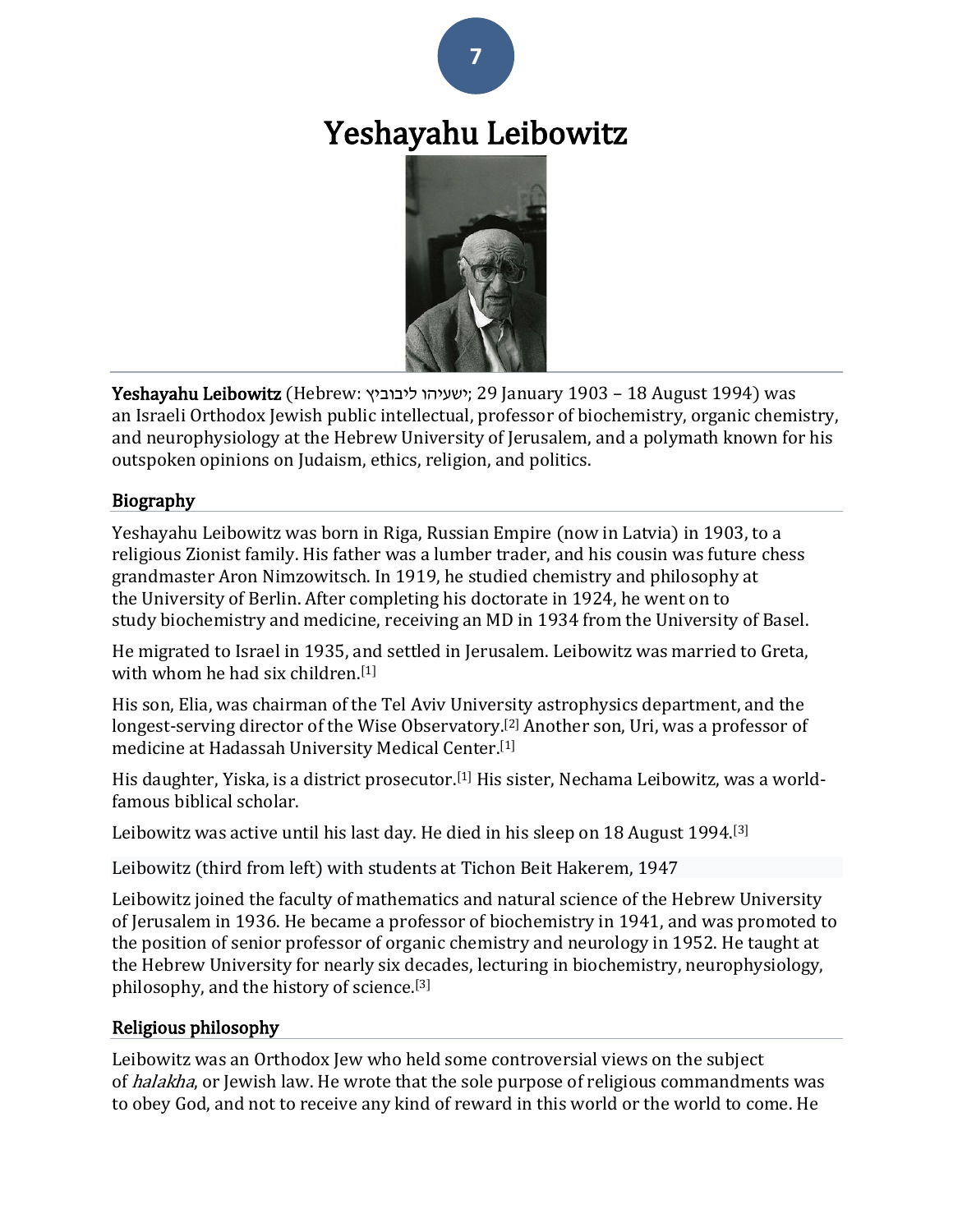maintained that the reasons for religious commandments were beyond man's understanding, as well as irrelevant, and any attempt to attribute emotional significance to the performance of *[mitzvot](https://en.wikipedia.org/wiki/Mitzvot)* was misguided and akin to idolatry.

The essence of Leibowitz's religious outlook is that a person's faith is his commitment to obey God, meaning God's commandments, and this has nothing to do with a person's image of God. This must be so because Leibowitz thought that God cannot be described, that God's understanding is not man's understanding, and thus, all the questions asked of God are out of place.[\[4\]](https://en.wikipedia.org/wiki/Yeshayahu_Leibowitz#cite_note-4) Leibowitz claimed that a person's decision to believe in God (in other words: to obey him) defines or describes that person, not God.

One result of this approach is that faith, which is a personal commitment to obey God, cannot be challenged by the usual philosophical problem of evil or by historical events that seemingly contradict a divine presence. When someone told Leibowitz that he stopped believing in God after the Holocaust, Leibowitz answered, "Then you never believed in God".[\[5\]](https://en.wikipedia.org/wiki/Yeshayahu_Leibowitz#cite_note-5) If a person stops believing after an awful event, it shows that he only obeyed God because he thought he understood God's plan, or because he expected to see a reward. But "for Leibowitz, religious belief is not an explanation of life, nature, or history, or a promise of a future in this world or another, but a demand".[\[6\]](https://en.wikipedia.org/wiki/Yeshayahu_Leibowitz#cite_note-6)

#### Source 6: Prof. Leibowitz's commentary on Korach

בפרשה הקודמת, פרשת 'שלח', ארבעה פסוקים בלבד לפני דבריו אלה של קרח למשה ואהרון: "רַ ב לָכֶם כִ י **כָל הָ עֵ דָ ה כֻּלָם קְ דֹשִ ים** ּובְ תֹוכָם ה' ּומַ דּועַ תִ תְ נַשְ אּו עַ ל קְ הַ ל ה'" , אנו מוצאים את פרשת מצוות ציצית, בה מנמק הקב"ה למשה את חשיבות המצווה ואומר "לְמַ עַ ן תִ זְ כְ רּו וַעֲשִ יתֶ ם אֶ ת כָל מִ צְ ֹותָ י **וִ הְ יִיתֶ ם קְ דֹשִ ים לֵאֹלהֵ יכֶם** ."

אנו מוצאים כאן שני ביטויים דומים מאד, שבמבט ראשוני נראים זהים, כשההבדל ביניהם הוא אך ורק סמנטי. אך במבט מעמיק יותר ניתן לראות את ההבדל התהומי בין שני האמירות, שהוא ע"פ הטענה, מרכז חטאו של קרח. סמיכות הפרשיות בין שני הנושאים אינה מקרית, ומבטאת גישות הפוכות למהות מושג הקדושה.

**קורח טוען "כָל הָ עֵ דָ ה כֻּלָם קְ דֹשִ ים". כלומר הקדושה טבועה בעם ישראל מכורח העובדה ש"בתוכם ה'". עם ישראל נבחר ע"י הקב"ה להיות "עם סגולה** [,\[2\]"](http://bikurim.kipa.co.il/show_art.asp?id=33662#_ftn2)**ולכן הוא קדוש, ללא תנאים נוספים. הוא רואה במעמד הר סיני ובבחירת עם ישראל מעין "זכות יתר" שניתנה לה בעצם בחירתה. כהמשך לקו זה בדבריו, את הכהונה רואה קרח כזכות יתר נוספת הניתנת לקבוצה מצומצמת בתוך עם ישראל, ולא כחובה דתית שהוטלה על בני לוי.** ואכן, אם כל העם קדושים מדוע שלא יזכו כולם למעמד היתר של הכהונה ?

לעומת גישתו הגאוותנית של קרח, התורה אינה מזכה את עם ישראל בתואר קדוש, אלא אומרת "**וִ הְ יִיתֶ ם קְ דֹשִ ים** "כלומר היא **תובעת** מעם ישראל להיות קדוש**. הקדושה כאן היא לא סגולה טבעית הטבועה העם. קבלת התורה בהר סיני אינה מזכה אוטומטית את העם במעמד 'קדושים'. רק לאחר שאדם אכן עושה את הנדרש ממנו, ומקיים את הנתבע ממנו כאדם שקיבל עליו, ע"י קבלת עול תורה ומצוות, את האחריות לתיקון עצמו ולאחר מכן גם סביבתו, יכול הוא להגיע למעמד בו הוא מובדל ומופרש מסביבתו- "קדוש**."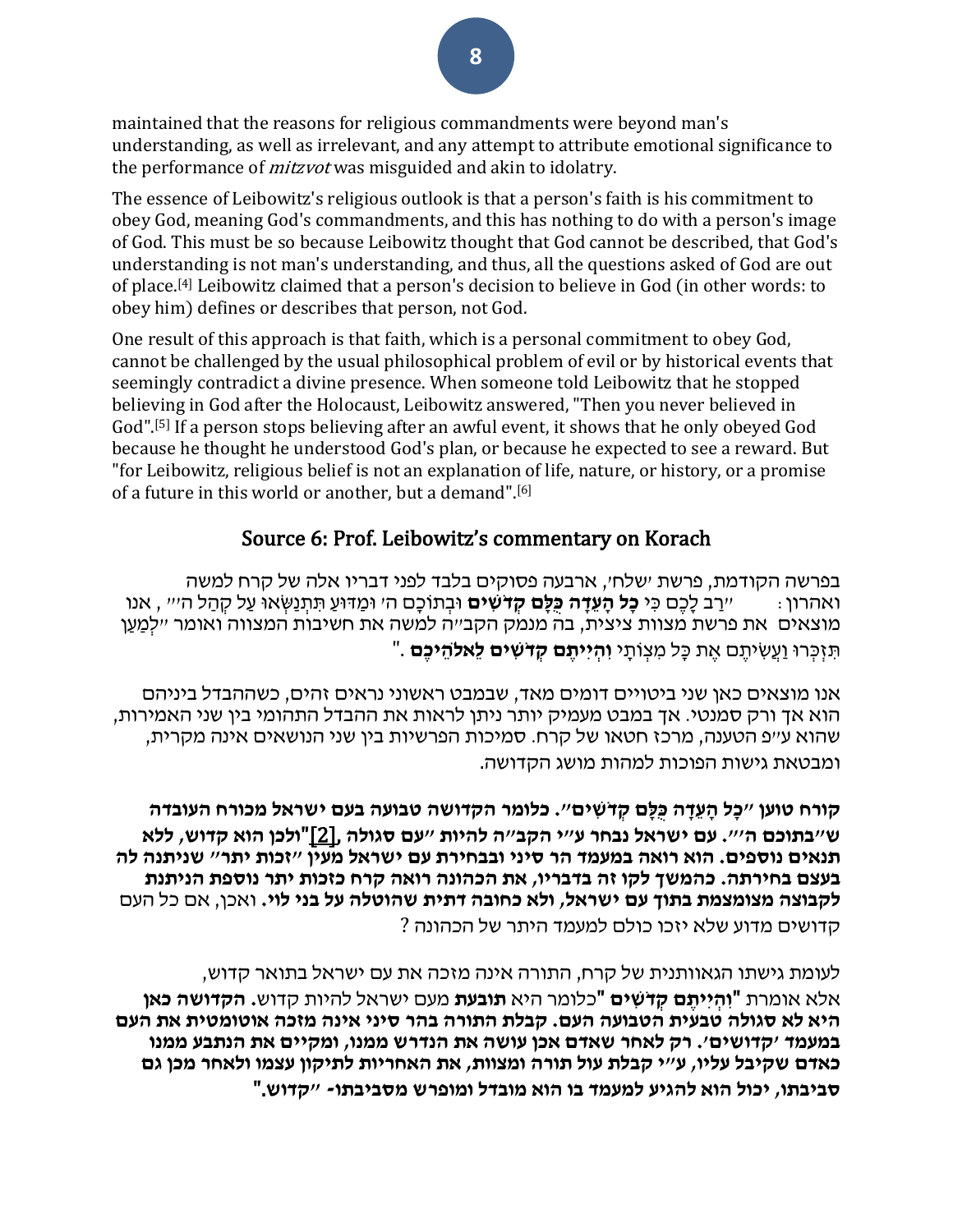בעיון מהיר במקומות בהם מופיע בתורה המונח 'קדוש' לגבי עם ישראל, ניתן לראות שבכל המקרים הדבר אינו מוצג כנתון טבעי, אלא כתביעה בלשון עתיד, שאינה מגיעה לידי הגשמה עד שמולא התנאי. לדוגמא: "וְ אַ נְשֵּ י קֹּדֶ ש **תִ הְ יּון לִי** ")שמות כב'(, "וְ אַ תֶ ם **תִ הְ יּו לִי** מַ מְ לֶכֶת כֹּהֲ נִים וְ גֹוי קדוֹשׁ" (שמות יטי)"**,והייתם לי** קדֹשׁים כּי קדוֹשׁ אַני" (ויקרא כ') וישנם עוד מקורות רבים. גם בספר דברים כשהדברים נאמרים בלשון הווה "כי עַם קָדוֹשׁ אַתָּה לַיקוָק אֱלֹהֶיךִ" (דברים יד), הדבר נאמר לא כנתון, אלא כנימוק לחובת עשיית המצוות, ולהתרחקות מעבודה זרה.

אפשר לומר שמחלוקת זו היא לא רק פרטית למקרה זה אלא מייצגת תפיסה מוטעית רווחת לגבי עם ישראל**. אם אכן נטען שעם ישראל הוא קדוש מבחינת עצמיותו, ומבחינת זכותו הטבעית- הדבר מרוקן את פעילותו מידי משמעות. קריאתו של קרח היא קריאה לפסיביות של האדם. אין הוא נתבע לאחריות לתקן את עצמו ואת החברה הסובבת אותו. אין הוא מקבל על עצמו את המחויבות העצומה שבקיום חובותיו בעולם, אלא רואה הוא אך ורק את זכויותיו** , **את מה ש"מגיע לי".** יכול הוא לבוא ולטעון שבשל השתייכותו ל"קהל הקודש", ל"עם הסגולה"- זכאי הוא לקבל מבלי לתת מעצמו, ובשל זכויות היתר הטבעיות שלו, פטור הוא מכל פעולה ממשית לקידום הטוב והצדק בעולם.

"The difference between these two perceptions of 'holiness' is the distinction between religious faith and pagan worship. The holiness of Parshat Tzitzit is not a given assumption but a task. There we are not told, "You are holy", but a demand is made to "become holy." But in the religious consciousness of Korach and his followers, "The entire congregation is holy." Holiness is something bestowed upon one.

The distinction between the two concepts is deeper still: ... In Parshat Tzitzit, holiness is expressed in the most sublime aspect of the life of faith and the religious mindset of man; that he is required to accept upon himself a task. Nothing is promised or assured. He is simply charged with a demand ... But, in the holiness of Korach and his group ... man frees himself from responsibility, from the mission with which he is charged and from the obligation to struggle."

So, here is an argument that relates to democratization and Holiness. Is holiness a virtue that is innate within the Jewish nation [the garment of Techelet] or is it something that one must work towards, something to achieve? If it is the former, then there really is no good reason to accept Moses and Aharon over Korach as national leader. But if the latter is correct - that holiness is a product of years of self-refinement - then Korach's argument begins to look exceptionally weak.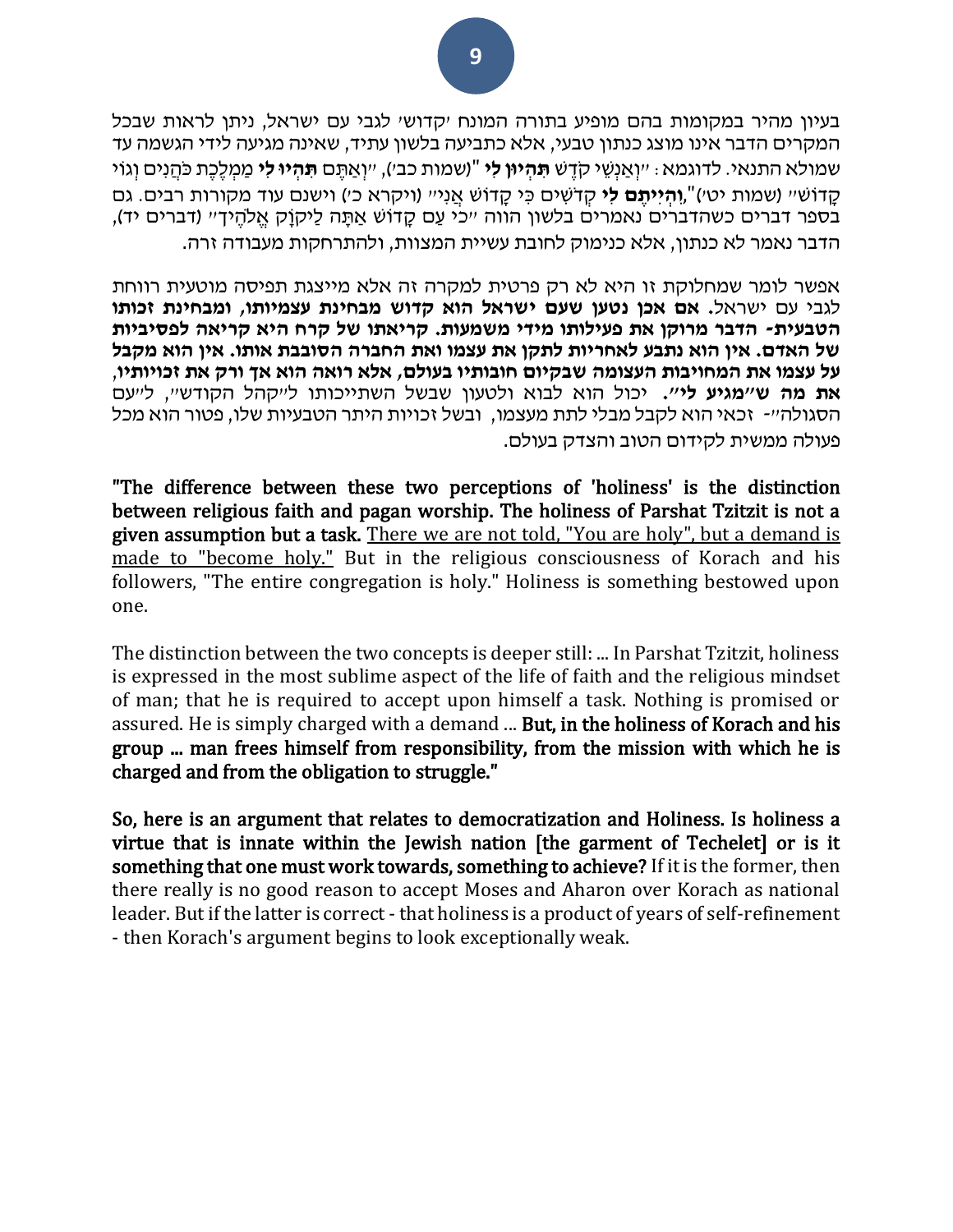# Source 7a: Tehilim Ch. 1

**אַ אַשְׁרֵי הָאישׁ--** אֲשֶׁר לא הָ לְַך, בַ עֲצַ ת רְ שָ עִ ים; ּובְ דֶ רֶ ְך חַ טָ אִ ים, ל ֹּא עָ מָ ד, **ּובְ מֹושַ ב לֵצִ ים, ל ֹא יָשָ ב.**  walked in the counsel of the wicked, {N} nor stood in the way of sinners, nor sat in the seat of the scornful.

### 7b) Midrash Tehilim Ch. 1

**ובמושב לצים** זה קרח שהיה מתלוצץ על משה ועל אהרן. מה עשה כינס כל הקהל שנאמר )שם טז יט) ויקהל עליהם קרח את כל העדה. התחיל לומר ליצנות ואומר להן אלמנה אחת היתה בשכונתי ועמה שתי נערות יתומות והיתה לה שדה אחת. באתה לחרוש אמר לה משה **[דברים](https://www.sefaria.org/Deuteronomy.22.10)  [כב י](https://www.sefaria.org/Deuteronomy.22.10)** לא תחרוש בשור וחמור יחדו. באתה לזרוע אמר לה משה **[ויקרא יט יט](https://www.sefaria.org/Leviticus.19.19)** שדך לא תזרע כלאים. באתה לקצור ולעשות ערימה אמר לה הניחי לקט שכחה ופאה. באתה לעשות גורן אמר לה תני תרומה ותרומת מעשר ומעשר ראשון ומעשר שני. הצדיקה עליה את הדין ונתנה לו. מה עשתה מכרה את השדה ולקחה שני כבשות ללבוש מגזותיהן וליהנות מפירותיהן. כיון שילדו בא אהרן ואמר לה תני לי את הבכורות שכך אמר לי הקב"ה **[דברים טו יט](https://www.sefaria.org/Deuteronomy.15.19)** כל הבכור אשר יולד בבקרך ובצאנך הזכר. הצדיקה עליה את הדין ונתנה לו. הגיע זמן גיזה וגזזה אותן אמר לה תני לי ראשית הגז שכן אמר לי הקב״ה (שם יח ד) וראשית גז צאנך תתן לו. אמרה אין לי כח לעמוד באיש הזה הרי אני שוחט אותן ואוכלתן. כיון ששחטן אמר לה תני לי הזרוע והלחיים והקיבה. אמרה לו אפילו ששחטתי אותן לא נצלתי מידו. הן עלי חרם. אמר לה תנה לי שכך אמר הכתוב **[ב מדבר יח יד](https://www.sefaria.org/Numbers.18.14)** כל חרם בישראל לך יהיה. נטלה והלך לו. הניחה בוכה היא ושתי בנותיה. אריך כדין הא ביזתא עלובתא. כ"כ הם עושים ותולין בהקב"ה. מכאן שהיה ליצן. כי אם בתורת ה' חפצו אלו בניו שאמרו שירה ואמרו חייבין אנו בכבוד אבינו נחלוק כבוד למשה רבינו עמדו והכריעו עצמן בשביל כבודו של משה. ובתורתו יהגה אלו בניו של קרח .

"What did Korach do? He gathered the entire congregation and began to tell stories: "There was once a widow in my neighborhood who had two little girls, orphans. She owned a modest field (from which they made their living.) She began to plough the field; Moses told her 'Do not plough with an ox and a donkey together'(Deut. 22:10). She began to sow the field, He said 'Do not sow the field with mixtures of seeds (Lev. 19:19). She began to harvest the crop; he said, 'leave the gleanings, and the edge of your field for the poor'. She gathered the harvest; he said "Give the tithes to the Priest and the Levite'. She gave it all to him. She sold her field and bought two sheep in order to clothe her children from their fleece and to gain profit from their offspring and milk. They gave birth; Aaron came and demanded the firstborns, as it states: 'Every firstborn.... you must sanctify to God.'(Deut. 15:19) She gave him the lambs. Then she came to shear the sheep. Aaron came, 'Give me the first of the fleece,' he said. "God gave it to me, as it states, "The first of the fleece give to him."(Deut. 18:14)' .... she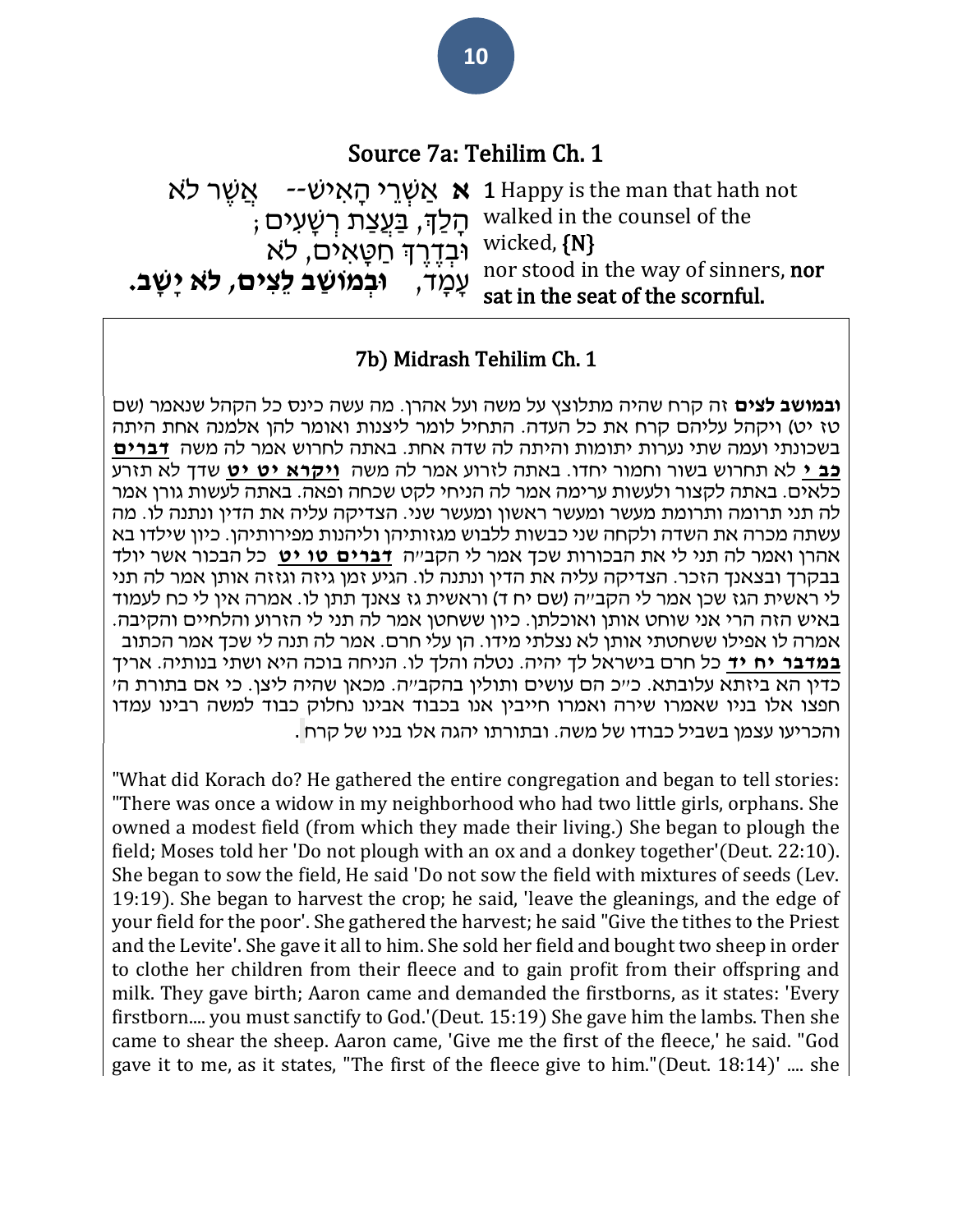stood there crying with her two daughters. That is what they did to this desperate woman. This is what they do and they pin it all on the word of God."

#### Where did Chazal get this midrash from ?

## Source 8: Bamidbar Ch. 16

| <b>יב</b> וַיִּשְׁלַח מֹשֵׁה, לִקְרֹא לְדָתָן                                                                                                                      | 12 And Moses sent to call Dathan and                                                                                                                                                             |
|--------------------------------------------------------------------------------------------------------------------------------------------------------------------|--------------------------------------------------------------------------------------------------------------------------------------------------------------------------------------------------|
| וְלַאֲבִירַם בְּנֵי אֱלִיאַב; וַיּאמְרוּ,                                                                                                                          | Abiram, the sons of Eliab; and they said:                                                                                                                                                        |
| לא נעלה.                                                                                                                                                           | 'We will not come up;                                                                                                                                                                            |
| <b>יג</b> הַמְעַט, כִּי הֵעֱלִיתָנוּ מֵאֵרֵץ<br>ַזָּבַת חָלָב וּדְבַשׁ, לַהֲמִיתֵנוּ,<br>ַבַּמְּדְבַָּר ִּ כְּי-תָשְׁתַּרֵר עָלֵינוּ,<br><u>גַּם-הָשְׁתַּרֶ</u> ר. | 13 is it a small thing that thou hast<br>brought us up out of a land flowing with<br>milk and honey, to kill us in the<br>wilderness, but thou must needs make<br>thyself also a prince over us? |
| <b>יד</b> אַף לא אֵל-אֵרֵץ זָבַת חָלָב                                                                                                                             | <b>14</b> Moreover thou hast not brought us                                                                                                                                                      |
| וּדְבַשׁ, הֲבִיאתָנוּ, וַתְּתֵן-לָנוּ,                                                                                                                             | into a land flowing with milk and honey,                                                                                                                                                         |
| <u>ַנְחַלַת שָׂדֵה וָכָרֵם ; הַעֵינֵי</u>                                                                                                                          | nor given us inheritance of fields and                                                                                                                                                           |
| הָאֲנָשִׁים הָהֵם, תְּנַקֵּר--לֹא                                                                                                                                  | vineyards; wilt thou put out the eyes of                                                                                                                                                         |
| <u>ַנְעֲלֶה.</u>                                                                                                                                                   | these men? we will not come up."                                                                                                                                                                 |
| טו וַיִּחַר לְמֹשֶׁה <i>ּ,</i> מְאֹ <i>ד,</i> וַיּאמֶר                                                                                                             | 15 And Moses was very wroth, and said                                                                                                                                                            |
| אֵל-יִהוַה, אַל-תֵּפֵן אֵל-                                                                                                                                        | unto the LORD: 'Respect not Thou their                                                                                                                                                           |
| מִנְחָתָם ; לֹא חֲמוֹר אֶחָד מֵהֶם,                                                                                                                                | offering; I have not taken one donkey                                                                                                                                                            |
| ַנָּשָׂאתִי, וְלֹא הַרְעתִי, אֶת-                                                                                                                                  | from them, neither have I hurt one of                                                                                                                                                            |
| אחד מהם.                                                                                                                                                           | them.'                                                                                                                                                                                           |

#### Are Moshe's statements in verse 15 consistent with the accusations of Korach, Datan and Aviram?

Another example of פרשיות סמיכות/juxtaposition of perashiyot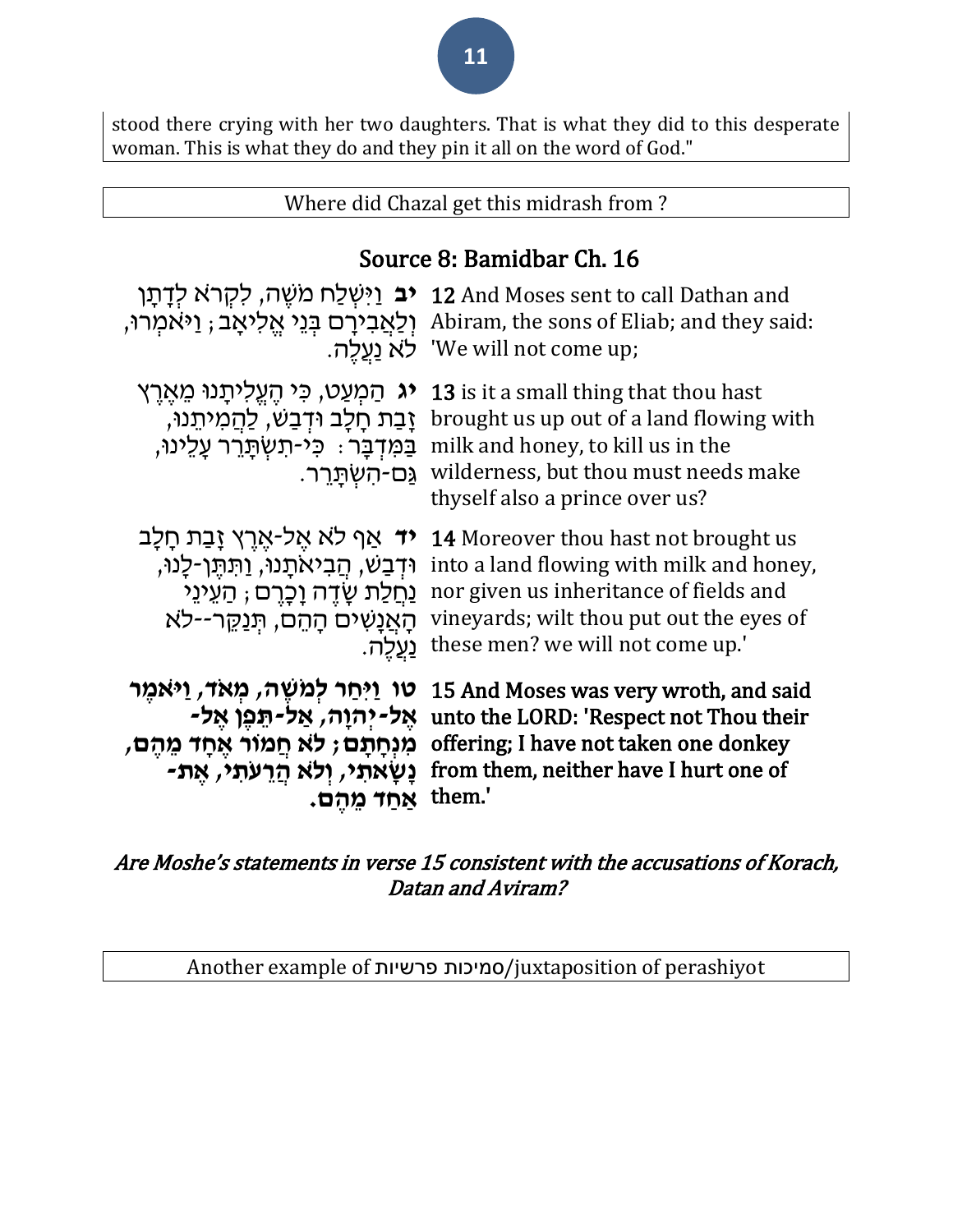## Source 9: Bamidbar Ch. 18

| <b>א</b> וַיּאמֵר יִהוָה, אֵל-אַהַרֹן, אַתָּה<br>וּבָנֵיךָ וּבֵית-אָבִיךָ אִתָּךָ, תִּשְׂאוּ אֵת-עֵוֹן<br>ּהַמְקִדָּשׁ ; וְאַתָּה וּבָנֵיךָ אִתָּךָ, תִּשְׂאוּ<br>ּאֵת-עֵוֹן כִּהְנַתִּכֵם. | <b>1</b> And the LORD said unto Aaron: 'Thou<br>and thy sons and thy fathers' house with<br>thee shall bear the iniquity of the<br>sanctuary; and thou and thy sons with<br>thee shall bear the iniquity of your<br>priesthood.                      |
|---------------------------------------------------------------------------------------------------------------------------------------------------------------------------------------------|------------------------------------------------------------------------------------------------------------------------------------------------------------------------------------------------------------------------------------------------------|
| ב וְגַם אֵת-אַחֵידְּ מַטֵּה לֵוִי שֵׁבֵט<br>אָבִיךּ, הַקְרֵב אִתָּךָ, וַיִּלָּווּ עָלֵיךָ,<br>וִישָׁרִתוּךָ ; וְאַתָּה וּבָנֵיךָ אִתָּךָ, לִפְנֵי<br>אהל הָעֵדָת.                           | <b>2</b> And thy brethren also, the tribe of Levi,<br>the tribe of thy father, bring thou near<br>with thee, that they may be joined unto<br>thee, and minister unto thee, thou and thy<br>sons with thee being before the tent of the<br>testimony. |
| ג וִשָּׁמְרוּ, מִשְׁמַרְתִּךָ, וּמִשְׁמֵרֵת, כָּל-<br>ּהָאֹהֵל؛ אַךְ אֵל-כִּלֵי הַקֹּדֵשׁ וְאֵל-<br>הַמְּזִבֵּחַ לֹא יִקְרָבוּ, וְלֹא-יָמְתוּ גַם-הֵם<br>גַּם-אַתֵּם.                       | <b>3</b> And they shall keep thy charge, and the<br>charge of all the Tent; only they shall not<br>come nigh unto the holy furniture and<br>unto the altar, that they die not, neither<br>they, nor ye.                                              |
| ד וְנִלְווּ עָלֶיךָ--וִשָּׁמִרוּ אֵת-מִשְׁמֵרֵת<br>אֹהֵל מוֹעֵד, לִכֹל עֲבֹדַת הָאֹהֵל; וְזֶר,<br>לא-יִקְרַב אֲלֵיכֵם.                                                                      | 4 And they shall be joined unto thee, and<br>keep the charge of the tent of meeting,<br>whatsoever the service of the Tent may<br>be; but a common man shall not draw nigh<br>unto you.                                                              |
| <del>ָה</del> וּשְׁמַרְתֶּם, אֵת מִשְּׁמֶרֶת הַקֹּדֶשׁ,<br>וְאֵת, מִשְׁמֶרֶת הַמִּזְבֵּחַ ; וְלֹא-יִהְיֶה עוֹד<br>ּקֶצֶף, עַל-בְּנֵי יִשְׂרָאֵל.                                            | <b>5</b> And ye shall keep the charge of the holy<br>things, and the charge of the altar, that<br>there be wrath no more upon the children<br>of Israel.                                                                                             |
| ּוּ וַאֲנִי, הִנֵּה לָקַחְתִּי אֶת-אֲחֵיכֶם<br>הַלְוִיִּם, מִתּוֹךָ, בִּנֵי יִשְׂרָאֵל--לָכֶם<br>ַמַּתָּנָה נִתְנִים, לַיהוָה, לַעֲבֹד, אֵת-<br>ּעֲבֹדַת אֹהֶל מוֹעֵד.                      | <b>6</b> And I, behold, I have taken your<br>brethren the Levites from among the<br>children of Israel; for you they are given<br>as a gift unto the LORD, to do the service<br>of the tent of meeting.                                              |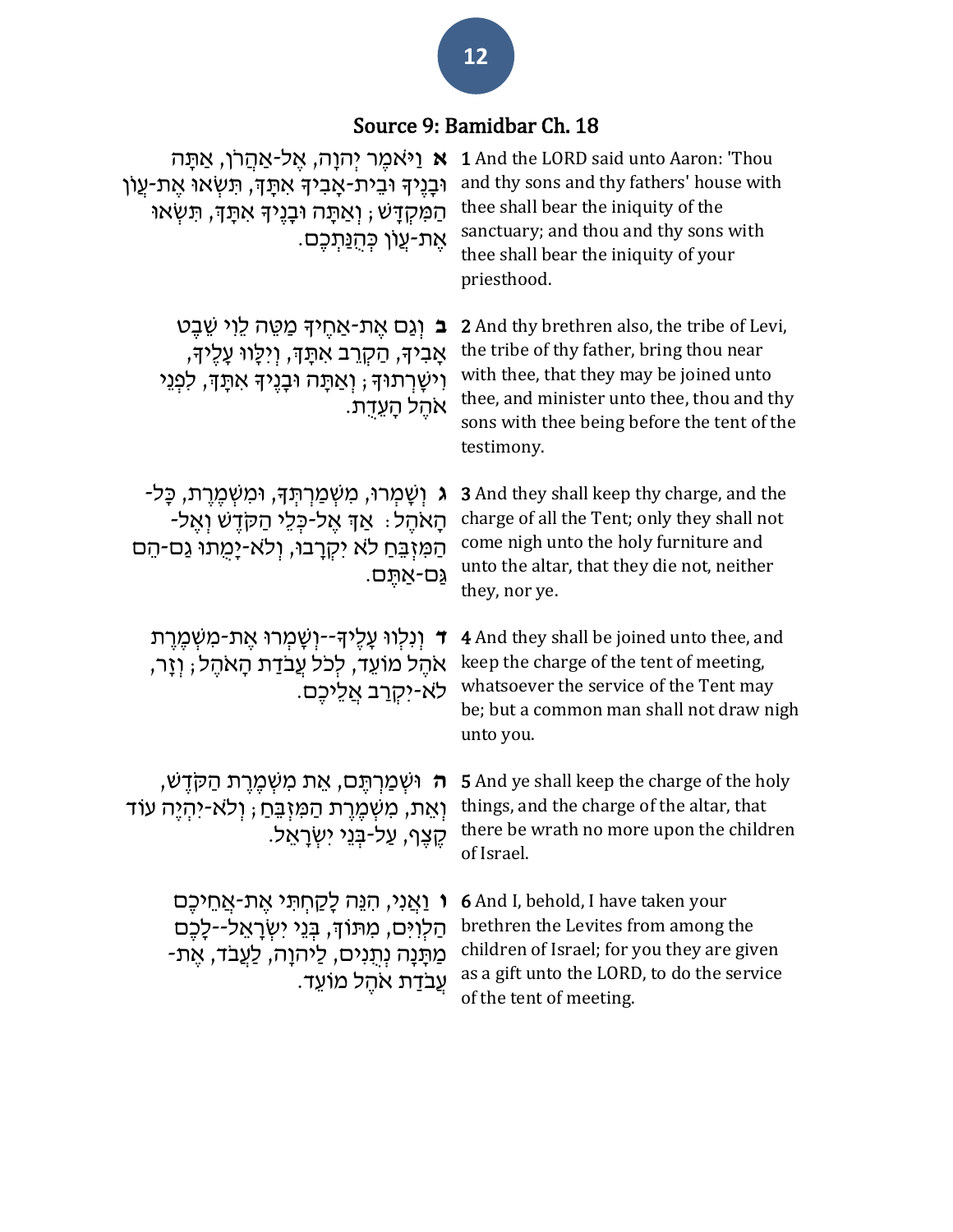**ז** וְ אַ תָ ה ּובָ נֶיָך אִ תְ ָך תִ שְ מְ רּו אֶ ת - כְּהְנַתְכֶם לְכָל-דְּבָר הַמְזָבֵּחָ, וּלִמְבֵּית לַפָּרֹכֶת--וַעֲבַדְתֶּם ; עֲבֹדַת מַתָּנָה, אֱתֵּן אֶת-כְּהֻנַּתְכֶם, וְהַזָּר הַקָּרֵב, יומת. <sup>נפ}</sup> 7 And thou and thy sons with thee shall keep your priesthood in everything that pertaineth to the altar, and to that within the veil; and ye shall serve; I give you the priesthood as a service of gift; and the common man that draweth nigh shall be put to death.' {P}

**ח** וַיְדַ בֵּ ר יְהוָה, אֶ ל -אַ הֲ רֹּן, וַאֲ נִי הִ נֵּה נַתַתִּי לִדָּ, אֶת-מְשָׁמֶרֶת תְרוּמֹתֵי: לְכָל-קָדָשֵׁי בְנֵי-יִשְׂרָאֵל לִדְ נְתַ תִ ים לְמָ שְ חָ ה, ּולְבָ נֶיָך--לְחָ ק-עֹולָם.

**ט** זֶה- יִהְ יֶה לְָך מִ קֹּדֶ ש הַ קֳּ דָ שִ ים, מִ ן- הָ אֵּ ש: כָל- קָ רְ בָ נָם לְכָל-מִ נְחָ תָ ם ּולְכָל- ּחַטָּאתָם, וּלְכָל-אֲשֶׁמָם אֲשֵׁר יָשִׁיּבוּ לִי-- קֹּדֶ ש קָ דָ שִ ים לְָך הּוא, ּולְבָ נֶיָך.

**י** בְּקֹדֵשׁ הַקֱדָשִׁים, תּאכְלֵנּוּ ; כַּל-זַכַּר יֹּאכַל אֹתוֹ, קֹדֶשׁ יִהְיֶה-לַּךָּ.

**יא** וְזֶה-לִּךְ תְּרוּמַת מַתֲנַם, לְכָל-תְּנוּפֹת בְּנֵי יִשְׂרָאֲל--לִךְ נְתַתְּים וּלִבְנֵיךָ וְלִבְנֹתֵיךְ אִתְּךָ, לְחַק-עוֹלָם: כַּל-טַהוֹר בְּבְיתְךָ, יֹּאכַל תֹוֹ. 8 And the LORD spoke unto Aaron: 'And I, behold, I have given thee the charge of My heave-offerings; even of all the hallowed things of the children of Israel unto thee have I given them for a consecrated portion, and to thy sons, as a due for ever.

9 This shall be thine of the most holy things, reserved from the fire: every offering of theirs, even every mealoffering of theirs, and every sin-offering of theirs, and every guilt-offering of theirs, which they may render unto Me, shall be most holy for thee and for thy sons.

10 In a most holy place shalt thou eat thereof; every male may eat thereof; it shall be holy unto thee.

11 And this is thine: the heave-offering of their gift, even all the wave-offerings of the children of Israel; I have given them unto thee, and to thy sons and to thy daughters with thee, as a due for ever; every one that is clean in thy house may eat thereof.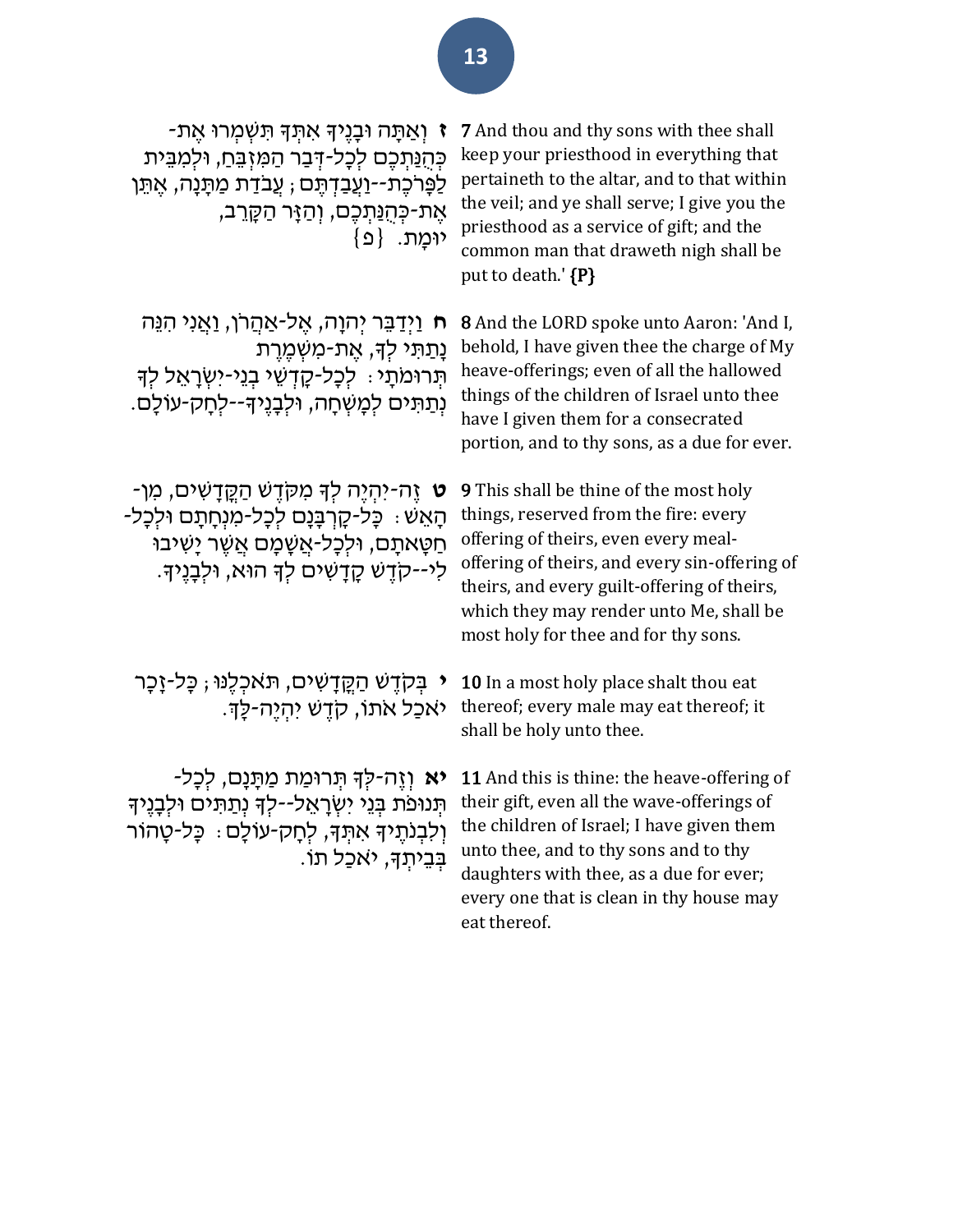## Source 10: Rabbi Alan Wilkinson: Rav Soloveitchik and ''the Common-Sense Rebellion against Torah Authority''

This week I was asked to run a training session on Orthodox Judaism for a group of specialist consultants, nurses, social workers and play workers at Great Ormond Street. Having encountered some orthodox patients they had several questions and they wanted assistance to ensure that they treated the patients and the families appropriately. One of the questions was about a perceived inconsistency- that the staff and family could 'break shabbos' for the patient but not for the visitors. I hope they understood my explanation of 'cholim' and 'pikuach nefesh'. They did say that it made sense.

This reminded me of an article written by Rabbi Yosef Soloveitchik entitled, "The Common-Sense" Rebellion Against Torah Authority." In this article, The Rav uses the paradigm of Korach to decry a phenomenon: people using their own common sense to contradict Halakha. In Rav Soloveitchik's retelling of the Korach story the nature of the Korach rebellion is that Korach thought that Moshe's laws simply did not make sense. Because Korach thought that his approach made more sense, he concluded that he should just discard the teachings of Moshe. As a prime example of the Rav cites the way Rashi tells how Korach tried to inspire his followers:

What did Korach do? He assembled two hundred and fifty distinguished men and women … and he attired them in robes of pure blue wool. They came and stood before Moshe and said to him: "Does a garment that is entirely blue still require tzitzit (ritual fringes) or is it exempt?" Moshe replied that it did require tzitzit. Whereupon they began to jeer at him: "Is that logical? A robe of any other colour fulfills the tzitzit requirement merely by having one of its threads blue. Such a garment which is entirely blue should not require an additional blue thread!" (Rashi, Bmidbar 16:1).

Rav Soloveitchik continues: "The rallying cry which Korach chose was 'common sense.' He proclaimed that all reasonable people have the right to interpret Jewish law according to their best understanding: 'For all the community are holy' (Numbers 16:3)."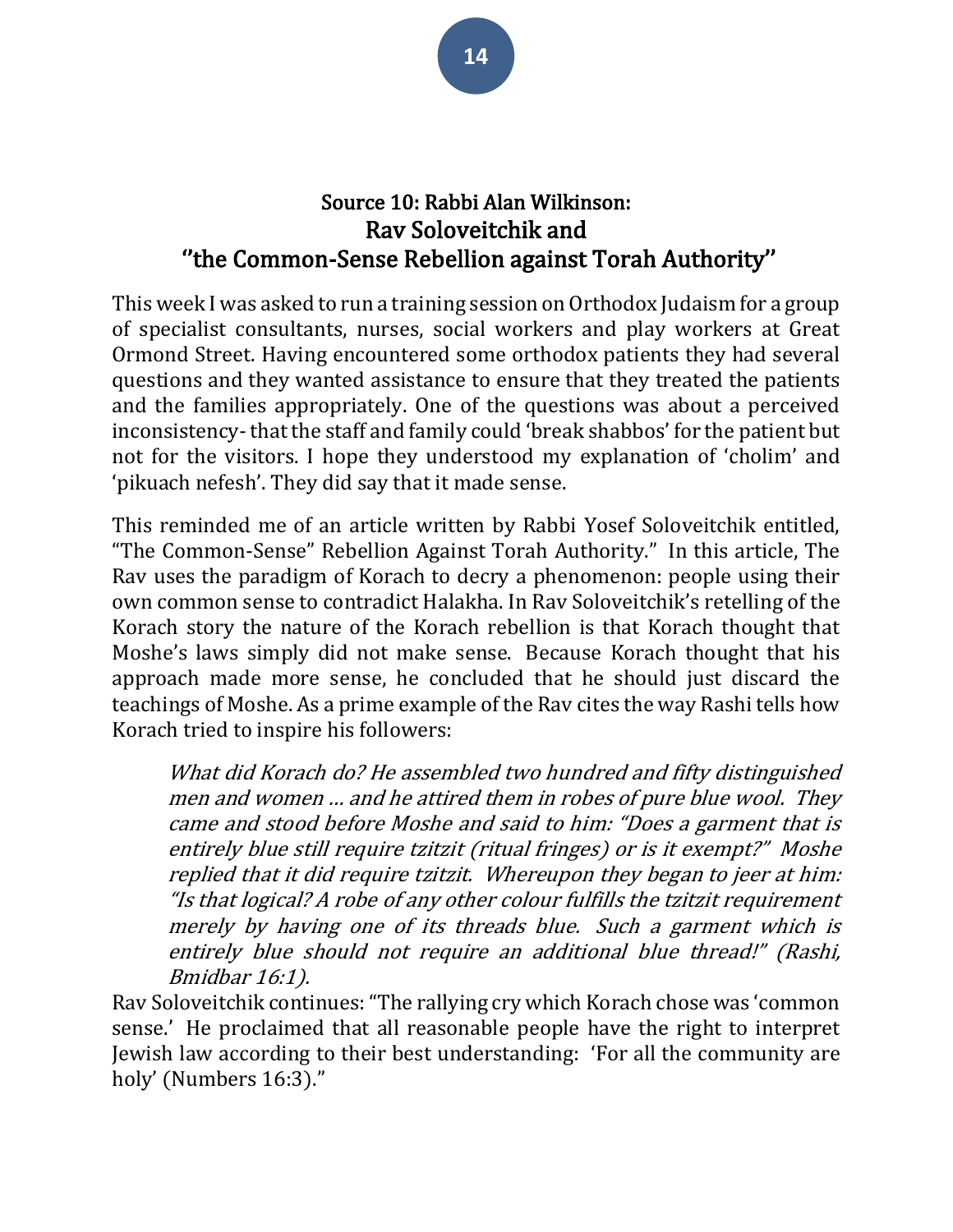Korach was an intelligent man, pike'ah hayah (Rashi, 16: 7). He would certainly concede that there were specialized fields in which only experts who have studied extensively over many years are entitled to be recognized as authorities. The intrusion of common-sense judgments in these areas by unlearned laymen would be both presumptuous and misleading. Korach would not have dared to interfere with Bezalel's architectural and engineering expertise in the construction of the Tabernacle, the Mishkan, because construction skills were dearly beyond his competence. Today, reasonable people concede the authority of mathematicians. physicists, and physicians in their areas of expertise, and would not think of challenging them merely based on common sense. Why, asks Rav Soloveitchik, are so many well- intentioned people ready to question the authority of the Torah scholar, in his area of specialized knowledge?

The appeal to common sense, which at first glance seems so logical is in this context spiritually dangerous because it is basically an appeal to "the doctrine of religious subjectivism, which regards ones' personal feelings as primary in the religious experience." Because of this distorted spirituality the value of the mitzvah is not in the performance of the mitzvah but in how the mitzvah subjectively makes us feel. Rabbi Soloveitchik goes so far as to compare this approach to idolatry.

Rabbi Soloveitchik continues with his description of the dangers of this approach. Such a person mistakenly thinks that: The value of the mitzvah is to be found not in its performance, but in its subjective impact upon the person, its ability to arouse a devotional state of mind. Tefillin would be justified, according to Korach's theory, only for their elevating and inspirational quality. The mitzvah of shofar on Rosh Hashanah would be of value only if it succeeded in arousing the Jew to repentance. If these mitzvot ceased having this impact upon people, their observance would be open to question and new rituals, more responsive to changing sensitivities, should perhaps be enacted. What follows from his reasoning is that the mitzvah may be modified according to changing times or even according to the individual temperaments of different people. There is, to him, no inherent redemptive power in the mitzvah beyond its therapeutic effects, its capacity to evoke a subjective experience.

Rav Soloveitchik argues that there are three fundamental shortcomings to making our performance of mitzvot dependent upon the subjective emotion one feels: